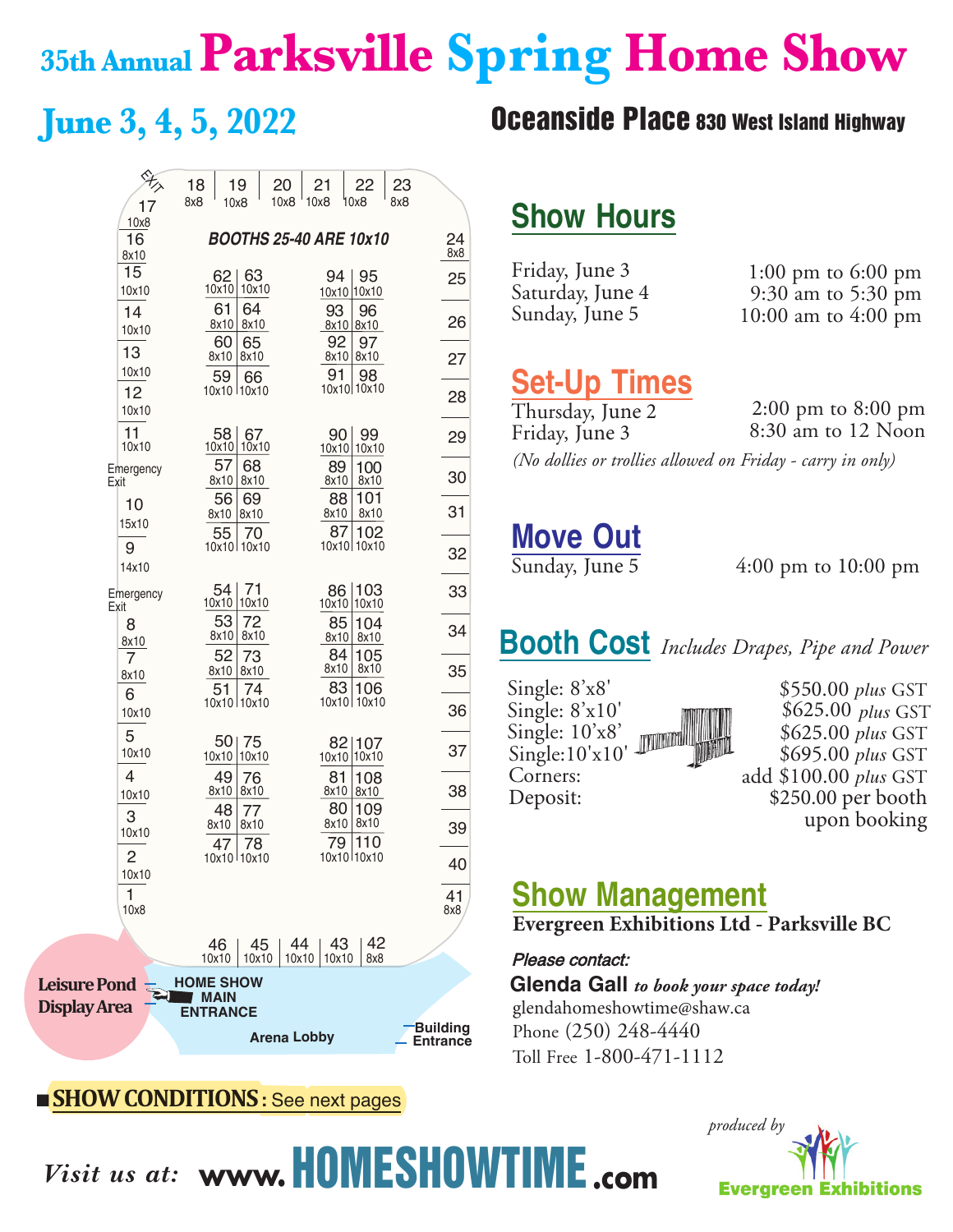# *<sup>2022</sup>Parksville* Spring Home Show



## EXHIBITOR INFORMATION & CONDITIONS

SHOW LOCATION ▶ **Oceanside Place Arena - 830 W. Island Hwy, Parksville BC**

| <b>SHOW DATES AND HOURS</b><br>(PUBLLC) | Friday,<br>Saturday,<br>Sunday,                                                                                                                                     | June 3<br>June 4<br>June 5 | $1:00 \text{ pm}$<br>9:30 am<br>$10:00$ am | to<br>to<br>to | $6:00 \text{ pm}$<br>5:30 pm<br>$4:00 \text{ pm}$                   |  |
|-----------------------------------------|---------------------------------------------------------------------------------------------------------------------------------------------------------------------|----------------------------|--------------------------------------------|----------------|---------------------------------------------------------------------|--|
|                                         |                                                                                                                                                                     |                            |                                            |                | Doors open for exhibitors 1-hour prior to show Saturday and Sunday. |  |
|                                         |                                                                                                                                                                     |                            |                                            |                |                                                                     |  |
| MOVE IN $\blacktriangleright$           | Thursday,                                                                                                                                                           | June 2                     | $2:00 \text{ pm}$                          | to             | $8:00 \text{ pm}$                                                   |  |
|                                         | Friday,                                                                                                                                                             | June 3                     | 8:30 am                                    | to             | 12 Noon                                                             |  |
|                                         | No dollies or trollies on Friday. Carry-in only!                                                                                                                    |                            |                                            |                |                                                                     |  |
|                                         | NO TAPING TO VENUE FLOORS UNLESS APPROVED BY SHOW<br><b>MANAGEMENT FIRST!</b>                                                                                       |                            |                                            |                |                                                                     |  |
| MOVE OUT ► Sunday June 5                |                                                                                                                                                                     |                            |                                            |                | 4:00 pm to $10:00$ pm                                               |  |
|                                         |                                                                                                                                                                     |                            |                                            |                |                                                                     |  |
|                                         | No exhibitors may commence to dismantle, pack, or remove any part<br>of their exhibit prior to 4:00 pm on closing day.                                              |                            |                                            |                |                                                                     |  |
| <b>PAYMENT OF ACCOUNTS ▶</b>            | Exhibit space must be paid in full by show-date. Show-Management<br>reserves the right to refuse entry to any exhibitor whose account has<br>not been PAID IN FULL. |                            |                                            |                |                                                                     |  |
|                                         | DEPOSIT - \$250 per booth due at time of booking                                                                                                                    |                            |                                            |                |                                                                     |  |
|                                         | FINAL PAYMENT - Due 31 days prior to show date (May 3, 2022)                                                                                                        |                            |                                            |                |                                                                     |  |
|                                         | PAYMENT METHODS - Cheque, E-Transfer, VISA, MASTERCARD, AMEX<br>ONLINE @ www.homeshowtime.com/exhibitors/make-payment/                                              |                            |                                            |                |                                                                     |  |
|                                         | <b>AGREEMENT - By making payment you are agreeing to the</b><br>terms and conditions set out in this document                                                       |                            |                                            |                |                                                                     |  |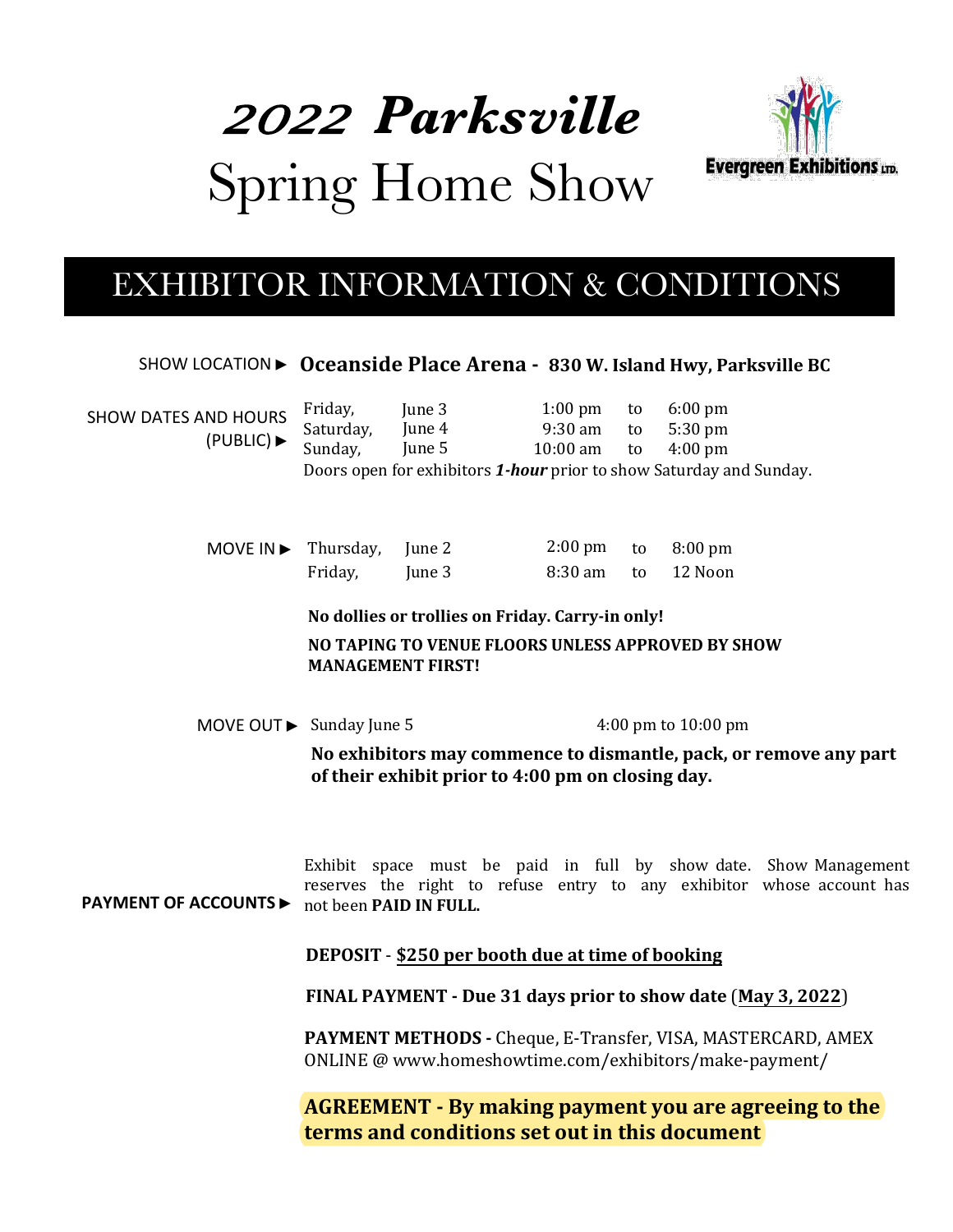| CANCELLATION/REFUND POLICY ▶                     | Booth cancellation more than 61 days prior to show are eligible for a refund of<br>50% of monies paid.                                                                                                                                                                                                                                         |  |  |  |
|--------------------------------------------------|------------------------------------------------------------------------------------------------------------------------------------------------------------------------------------------------------------------------------------------------------------------------------------------------------------------------------------------------|--|--|--|
|                                                  | Cancellations 61 days or less to show dates are NOT eligible for a refund of<br>any monies paid.                                                                                                                                                                                                                                               |  |  |  |
| <b>SHOW CANCELLATION/</b><br><b>POSTPONEMENT</b> | Show Management reserves the right at all times to change the dates/location or<br>cancel/postpone the show outright in cases or circumstances beyond the control of<br>Evergreen Exhibitions Ltd.                                                                                                                                             |  |  |  |
|                                                  | In the event of show cancellation, exhibitors will be refunded monies paid less any<br>unrecoverable expenses already paid by show management to suppliers, facilities<br>and contractors.                                                                                                                                                     |  |  |  |
| <b>PARKING</b> ▶                                 | Exhibitor parking is free in designated areas only!                                                                                                                                                                                                                                                                                            |  |  |  |
| SMOKING <sup>&gt;</sup>                          | NO SMOKING is permitted on the premises, inside or outside in the<br>surrounding area except in designated smoking zones                                                                                                                                                                                                                       |  |  |  |
| FIRE REGULATIONS                                 | All decorative materials must meet with flame-proofing and other requirements<br>of the Fire Marshall.                                                                                                                                                                                                                                         |  |  |  |
| <b>BOOTH LOCATIONS ▶</b>                         | Show Management reserves the right to move exhibitors for the overall benefit<br>of the show.                                                                                                                                                                                                                                                  |  |  |  |
| <b>INSURANCE ▶</b>                               | We have \$5,000,000.00 liability insurance and provide security; however, Show<br>Management will not assume any responsibility for the safety of exhibits against<br>theft, robbery, fire, accidents or other mishaps. In all cases, exhibitors must<br>insure their goods, both personal and exhibits, against any such loss.                |  |  |  |
| <b>ALTERING OF EXHIBITS</b>                      | Show management reserves the right at any time, without prior notification<br>to alter exhibits, aisles, common carpets, feature size, locations or those<br>exhibits which encroach on other exhibits or common areas and/or pose a<br>safety hazard to the public or other exhibitors. Show Management's<br>decision in this regard is final |  |  |  |
|                                                  | STAFFING OF EXHIBITS $\blacktriangleright$ It is expected that all booths will have staffing at all times during show hours.                                                                                                                                                                                                                   |  |  |  |
| SIGNS <sup>&gt;</sup>                            | Must be professionally made. No signs may be higher than your drapes without<br>Show Management approval.                                                                                                                                                                                                                                      |  |  |  |
|                                                  | <b>PRODUCTS EXHIBITED</b> $\triangleright$ Products/Services exhibit ed are restricted to those identified and approved by show management in advance.                                                                                                                                                                                         |  |  |  |
|                                                  | SUBLETTING $\blacktriangleright$ No exhibitor may sublet any portion of their booth space to another supplier<br>without the express consent of the Show Management.                                                                                                                                                                           |  |  |  |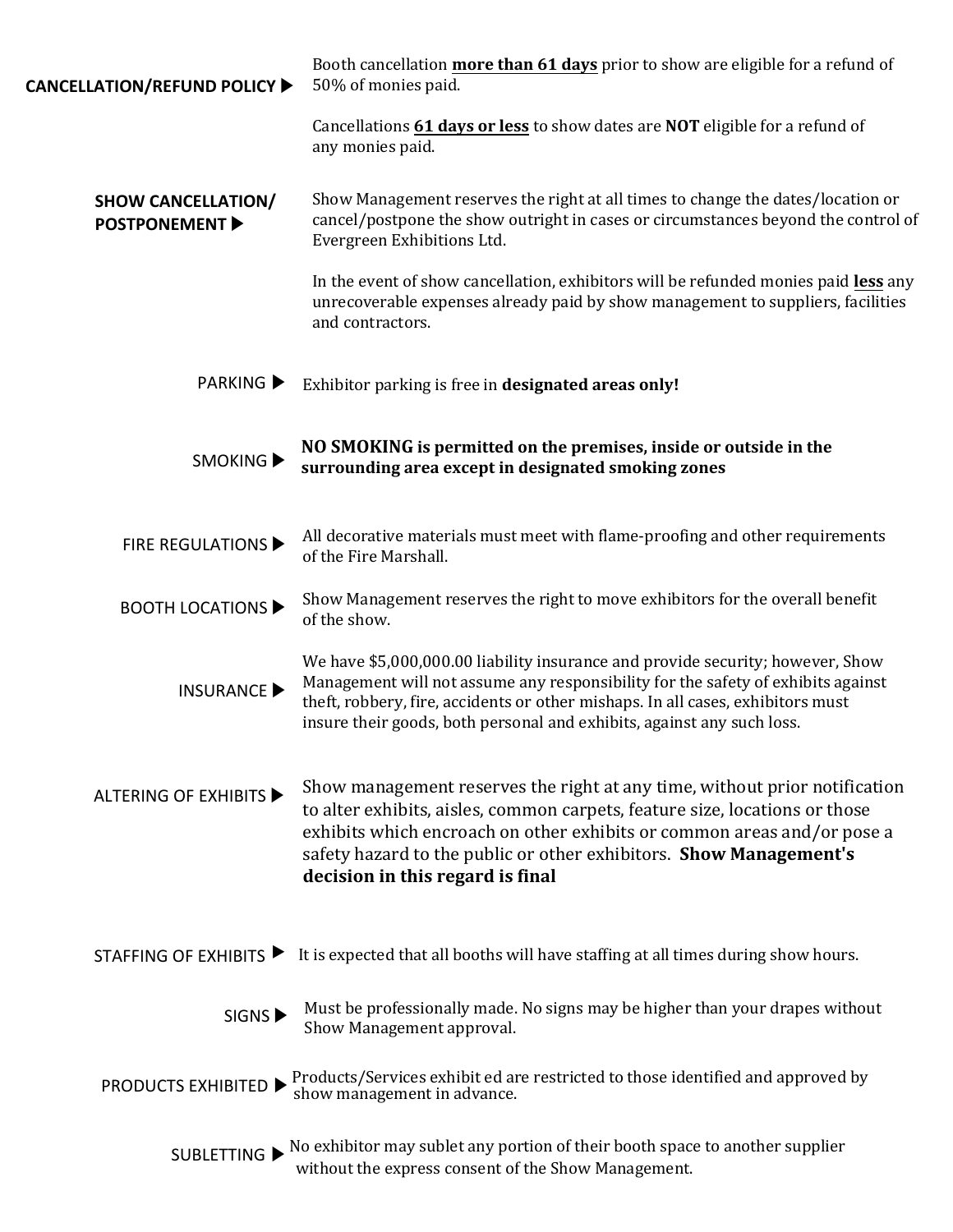ELECTRICAL & DISPLAY SERVICES ▶ See Evergreen Exhibitions Rental Request Form. Exhibitors are responsible for special requests.

#### **ALL BOOTHS SUPPIED WITH THE FOLLOWING;**

| $\bullet$<br>SINGLE BOOTHS ▶                | 8ft high drapery back wall (registered flame retardant)<br>3ft high drapery side walls (registered flame retardant)<br>One 750 watt single power outlet (CSA approved, installed by Licensed<br>Electrician under permit)  |
|---------------------------------------------|----------------------------------------------------------------------------------------------------------------------------------------------------------------------------------------------------------------------------|
| <b>DOUBLE BOOTHS ▶</b>                      | 8ft high drapery back wall (registered flame retardant)<br>3ft high drapery side walls (registered flame retardant)<br>One 1200 watt double power outlet (CSA approved, installed by Licensed<br>Electrician under permit) |
| <b>TRIPLE BOOTHS ▶</b>                      | 8ft high drapery back wall (registered flame retardant)<br>3ft high drapery side walls (registered flame retardant)<br>One 1200 watt double power outlet (CSA approved, installed by Licensed<br>Electrician under permit) |
| <b>BULK BOOTHS</b><br>(FOUR BOOTHS OR MORE) | 8ft high drapery back wall (registered flame retardant)<br>One 1200 watt double power outlet (CSA approved, installed by Licensed<br>Electrician under permit)                                                             |

**NOTE** 

**Show Management is not responsible for losses due to labor disputes or criminal activities**

All of us at Evergreen Exhibitions look forward to working with you to make this year's *Parksville Spring Home Show* a success!

Sincerely,

Darcy Hope *President*



Campbell River . Comox Valley . Cowichan Valley . Nanaimo . Parksville . Port Alberni

Qualicum . Victoria . Langley . North Vancouver . Tri-City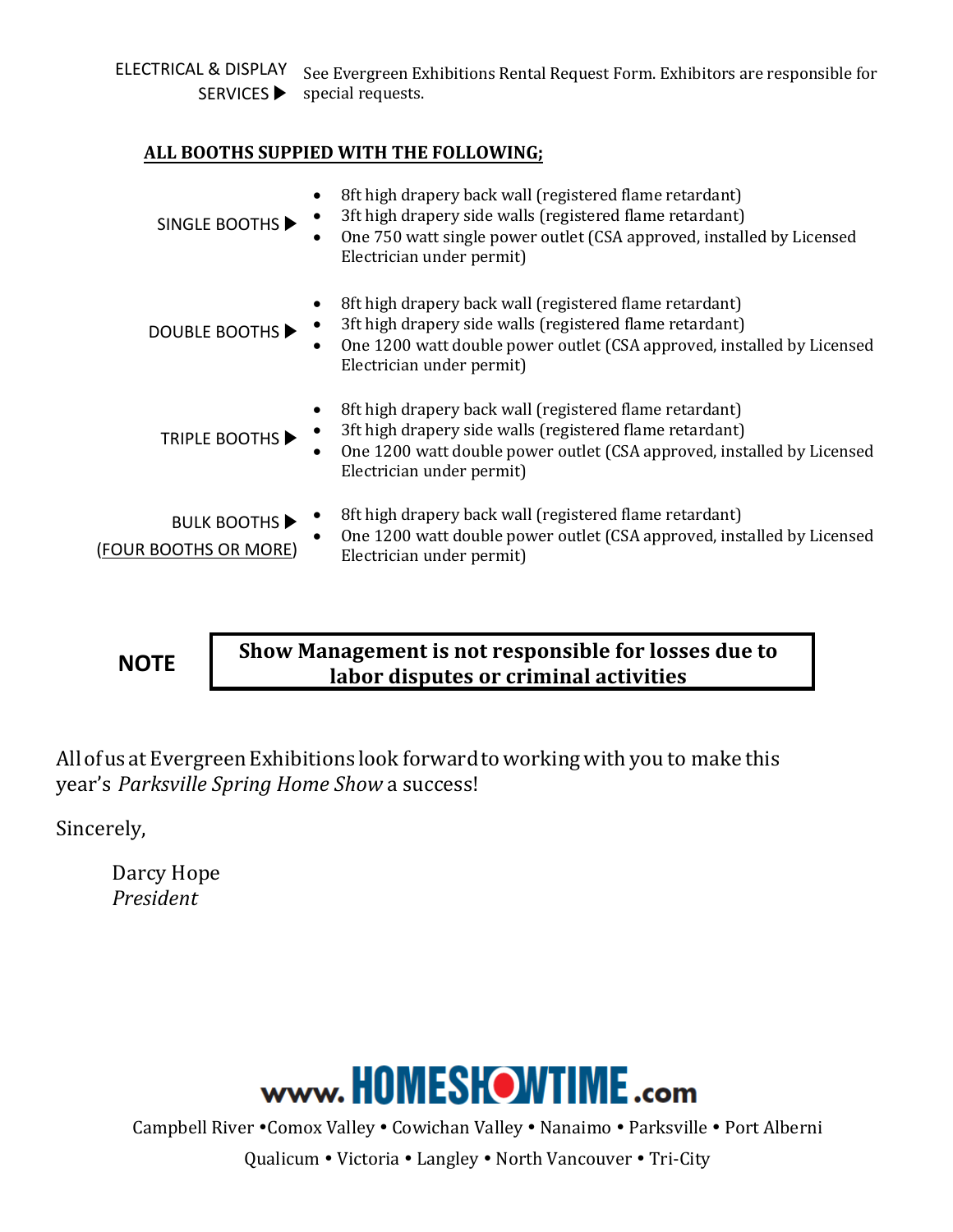

# Rental Request

Booth carpet and tables *are optional and not included with a booth rental.* Booth carpet and table rentals are available on a first-come, first-served basis. Rental Requests received after May 20, 2022 will be considered a Late Order.

### **Note: tables may not be available at the show!**

| <b>RENTAL ITEMS</b>                                  | <b>Pre-Show</b><br><b>Discount</b> | <b>Late Order</b><br>(After Feb 18) | Quantity | <b>Amount</b> |
|------------------------------------------------------|------------------------------------|-------------------------------------|----------|---------------|
| 5' or 6' Table non-skirted                           | \$25.00                            | \$35.00                             |          |               |
| 8' Table non-skirted                                 | \$25.00                            | \$35.00                             |          |               |
| 5' or 6' Table skirted (top with skirt three sides)  | \$40.00                            | \$50.00                             |          |               |
| 8' Table <b>skirted</b> (top with skirt three sides) | \$40.00                            | \$50.00                             |          |               |
| Carpet                                               | $$0.50$ sq ft                      | $$0.60$ sq ft                       |          |               |
| <b>TOTAL DUE</b>                                     |                                    |                                     |          |               |
| (PST & GST will be added to invoice)                 |                                    |                                     |          |               |

### *Please complete the following before emailing or faxing:*

**Name of Show Attending**: Parksville Spring Home Show (June 3-5, 2022)

**Company Name**: 

**Contac**t: **Phone**: 

**Credit Card: Expiry Date:** 

**Name on Card:** 

*Rental fees are subject to 5% GST and 7% PST and will be added to your invoice!* 

 $\Box$  Cheque  $\Box$  Charge to my Visa/MC

## www.HOMESHOWTIME.com